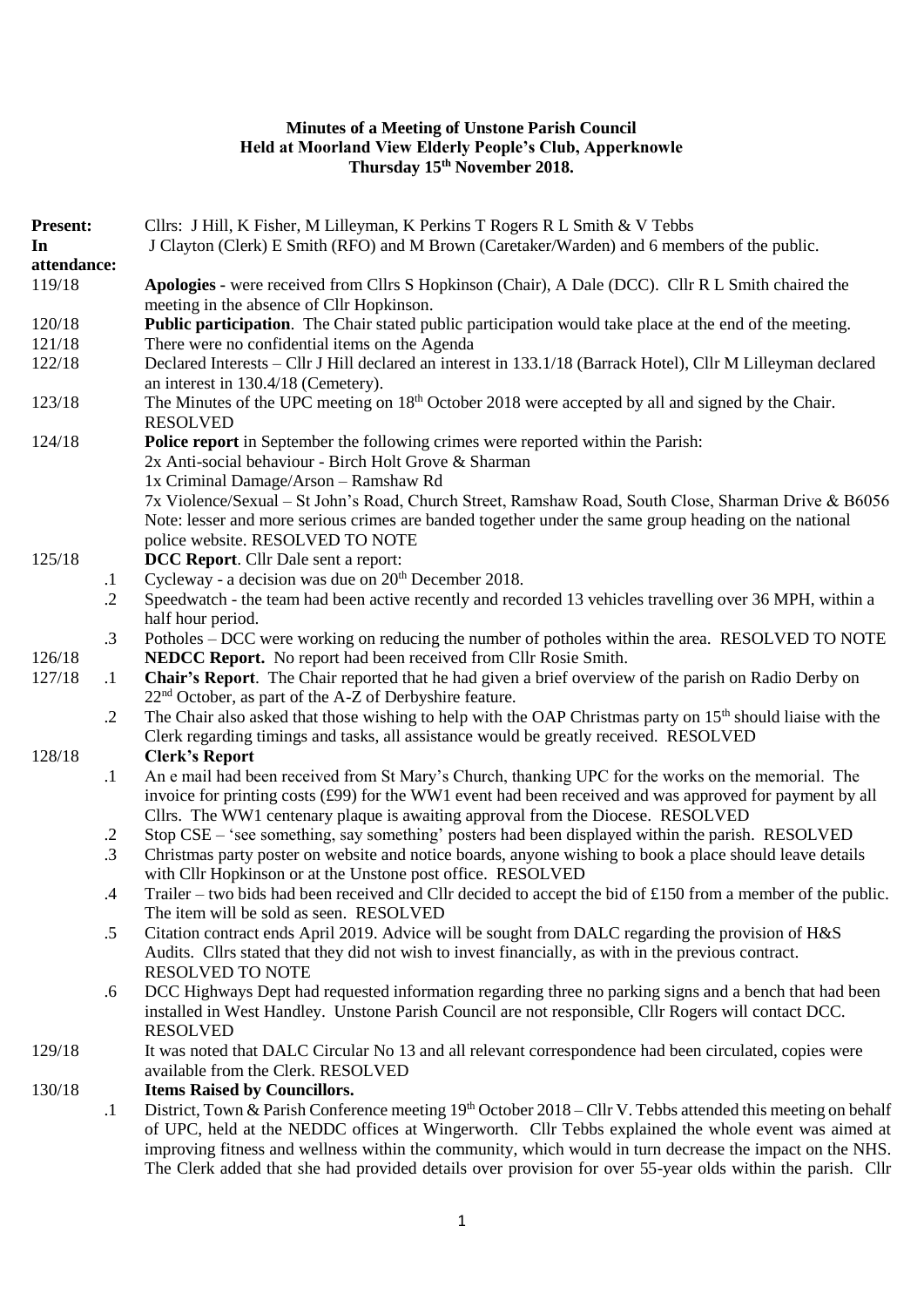Tebbs asked that the matter is brought forward to the January meeting for further discussion. RESOLVED TO NOTE

- .2 HS2 Cllr T Rogers attended the information event on  $7<sup>th</sup>$  November. He explained that the new route would not come through the parish. Some bridges along the route were not suitable for electrification. Works on the project may cause a disruptive impact to normal services. RESOLVED TO NOTE
- .3 Invitation to Parish & Town Council Liaison Forum 29<sup>th</sup> January. Cllrs should inform the Clerk if wishing to attend. RESOLVED TO NOTE
- .4 Cemetery Update Cllr M Lilleyman reported that no meeting of Joint Burial Committee was planned in the immediate future, Cllrs were concerned that the Unstone Parish Council were not able to contribute effectively to the Joint Burial Committee due to the lack of scheduled meetings. Cllrs asked the Clerk to obtain advise on the matter and report back to the next meeting. RESOLVED

#### 131/18 **The Caretaker/Warden's Report:**

- .1 Carried out checks on all bins, grit bins, dog bins, bus stops and benches etc around the parish
- .2 Routine play area inspections and litter picking. Routine grass cutting, pruning weed control around parish.
- .3 War memorial painting completed.
- .4 Summer plants removed from two beds at Apperknowle and Unstone. Winter plants planted.
- .5 Garden waste removed from Whittington play area and put in skip at community hall along with accumulation
- .6 of other waste collected over the year.
- Vandalised waste bins on the common between Apperknowle and Hundall reported to NEDDC 6/11/18.
- .7 Repairs to a couple of areas highlighted in the play area report ongoing. Cllrs agreed that replacement of the
- .8 panelling at St Johns should be deferred until a decision had been made with regard to the Leader Application.
- .9 Dog Warden has been patrolling the area and has placed signage in key areas.
- .10 Several enquiries had been made regarding the works undertaken to the Oak Tree at the War Memorial. The Clerk will update the UPC website with information regarding the works, to extend the lifespan of the tree. RESOLVED TO NOTE

# 132/18 **RFO's Report.**

.1 The RFO's report had been circulated and was approved.

The Cheque /BAC's request for November - £5,428.78 was unanimously approved along with the current income sheet and bank reconciliation. RESOLVED

- .2 WW1 Commemoration plaque has been ordered and no additional charge has been made for the amended wording. RESOLVED TO NOTE
- .3 Leader funding application a decision was expected after the panel meet in December. RESOLVED TO **NOTE**

# 133/18 **Planning Applications.**

- .1 NED 18/01006/FL Barrack Hotel. Change of use from Public House to residential, with alterations to openings and new balustrade
- .2 NED 18/01057/FLH. Application for the installation of a garden annex for a dependant relative at 27 Loundes Road Unstone Dronfield for Mr John Ford
- 134/18 No objections were raised regarding the above Planning Applications. RESOLVED

#### 135/18 **Planning Decisions**

- .1 NED17/01128/FL Construction of welfare facilities for staff use at West Handley Nursery Main Road West Handley Marsh Lane for Mr Daniel Mayfield. CONDITIONALLY APPROVED - 30 October 2018
- .2 NED17/01133/FL Application to vary condition 6 (Removal of caravan) pursuant of 16/00292/FL to allow the retention of the caravan for a further 4 months at West Handley Nursery Main Road West Handley Marsh Lane for Mr Daniel Mayfield. CONDITIONALLY APPROVED - -30 October 2018
- .3 NED18/00899/CUPDMB Application to vary condition 3 on planning application 18/00564/CUPDMB to add retained for private and domestic purposes only at Top Farm Ash Lane Summerley Apperknowle for Mr P Hoyland. PERMITTED DEVELOPMENT - 2 November 2018
- .4 NED18/00900/FL Change of use of existing agricultural/commercial buildings to domestic garaging and storage associated with residential uses at Top Farm Ash Lane Summerley Apperknowle for Mr P Hoyland. CONDITIONALLY APPROVED - 9 November 2018
- 136/18 The above decisions were noted. RESOLVED
- 137/18 **Public Participation**